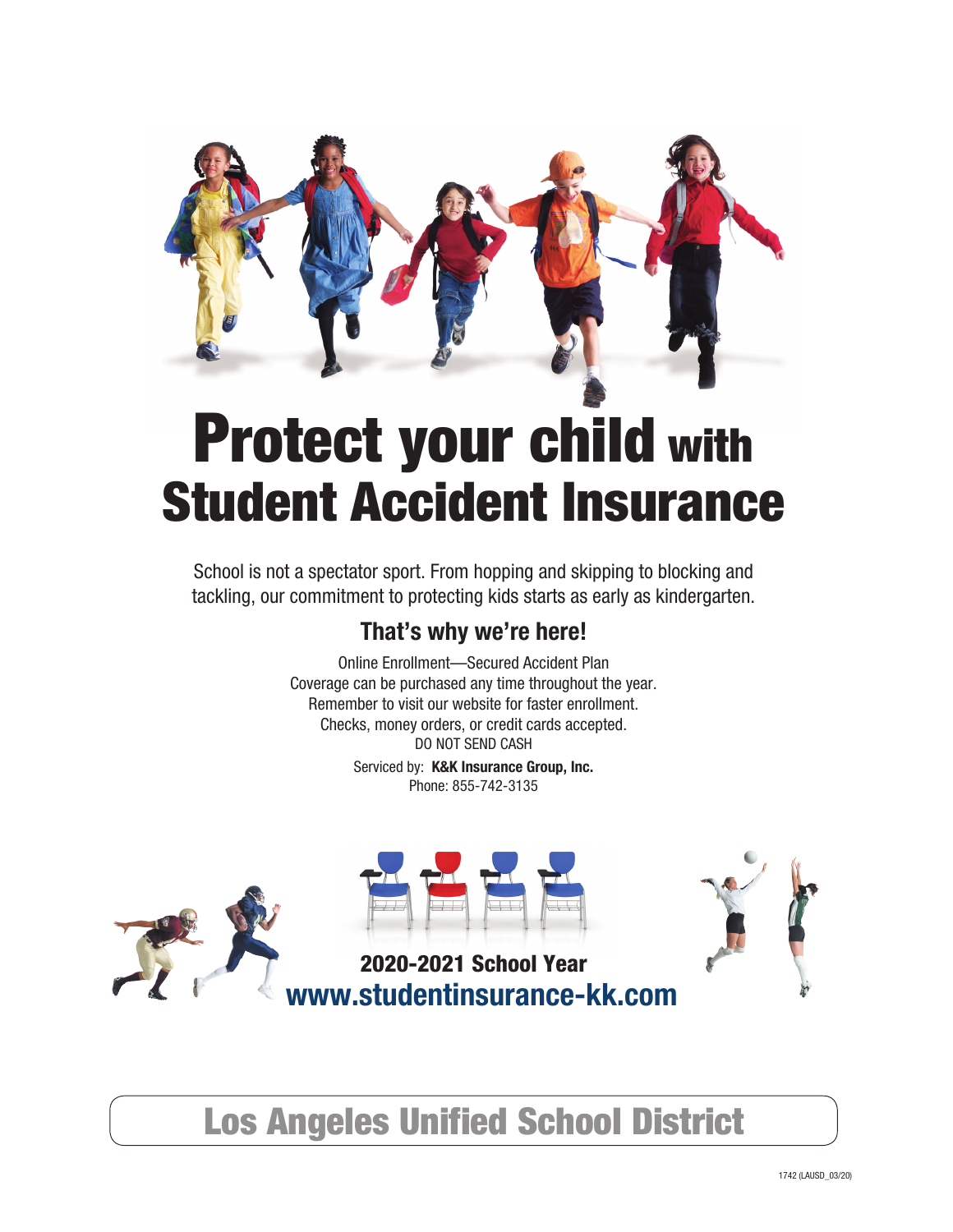Medically Necessary and Reasonable Charges are based on the 75th percentile.

 **-ACCIDENT ONLY COVERAGE:** The Policy provides benefits for loss due to a covered Injury up to the Maximum Benefit as shown below for each Injury. Provided that treatment by a qualified, licensed Physician begins within 60 days from the date of Injury, benefits will be paid for Covered Medical Expenses incurred within 52 weeks from the date of Injury up to the Maximum Benefit per service as shown below.

| <b>Compare and Choose</b>                   | <b>Low Option Accident Only</b>         | <b>High Option Accident Only</b>        |
|---------------------------------------------|-----------------------------------------|-----------------------------------------|
| <b>Maximum Benefit:</b>                     | \$25,000 (For Each Injury)              | \$50,000 (For Each Injury)              |
| Deductible:                                 | \$0                                     | \$0                                     |
| Inpatient                                   |                                         |                                         |
| Room & Board:                               | Up to \$150 per day                     | 80% of Reasonable Charges               |
|                                             | Semi-private or private room rate       | Semi-private or private room rate       |
| <b>Hospital Miscellaneous:</b>              | \$600 maximum per day                   | \$1,200 maximum per day                 |
|                                             | 75% of Reasonable Charges               | 100% of Reasonable Charges              |
| Registered Nurse:                           |                                         |                                         |
| Physician's Visits:                         | \$40 first day/\$30 each subsequent day | \$60 first day/\$40 each subsequent day |
| (Benefits are limited to one visit per day  |                                         |                                         |
| and do not apply when related to surgery)   |                                         |                                         |
| <b>Outpatient</b>                           |                                         |                                         |
| Day Surgery Miscellaneous:                  | \$1,000 maximum                         | \$1.200 maximum                         |
| Physician's Visits:                         | \$40 first day/\$30 each subsequent day | \$60 first day/\$40 each subsequent day |
| (Benefits are limited to one visit per day  |                                         |                                         |
| and do not apply when related to            |                                         |                                         |
| surgery or physiotherapy)                   |                                         |                                         |
| Outpatient Physical Therapy:                | \$30 first day/\$20 each subsequent day | \$60 first day/\$40 each subsequent day |
| (Benefits are limited to one visit per day) | 5 days maximum                          | 5 days maximum                          |
| <b>Emergency Room Services:</b>             | \$150 maximum                           | \$300 maximum                           |
| (Use of room and supplies; treatment        |                                         |                                         |
| must be rendered within 72 hours            |                                         |                                         |
| from the time of the injury)                |                                         |                                         |
| X-Rays:                                     | \$200 maximum                           | \$600 maximum                           |
| <b>Diagnostic Imaging Services:</b>         | \$300 maximum                           | \$600 maximum                           |
| Laboratory:                                 | \$50 maximum                            | \$300 maximum                           |
| <b>Prescription Drugs:</b>                  | \$75 maximum                            | \$200 maximum                           |
|                                             | 30 day supply per prescription          | 30 day supply per prescription          |
| Orthopedic Braces & Appliances:             | \$75 maximum                            | \$140 maximum                           |
| <b>Inpatient and/or Outpatient</b>          |                                         |                                         |
| Surgeon's Fees:                             | \$1,000 maximum                         | \$1,200 maximum                         |
|                                             |                                         |                                         |
| Anesthetist:                                | 20% of Surgery Allowance                | 25% of Surgery Allowance                |
| <b>Assistant Surgeon:</b>                   | 20% of Surgery Allowance                | 25% of Surgery Allowance                |
| Ambulance:                                  | \$300 maximum                           | \$800 maximum                           |
| Consultant:                                 | \$200 maximum                           | \$400 maximum                           |
| Dental Treatment due to Injury to Teeth:    | \$10,000 maximum per policy term        | \$10,000 maximum per policy term        |
| (For Injury to sound, natural teeth only)   | if extended dental option purchased.    | if extended dental option purchased.    |
|                                             | \$200 per tooth                         | \$500 per tooth                         |
| Replacement of Eye Glasses, Contact         | 100% of Reasonable Charges              | 100% of Reasonable Charges              |
| Lenses or Hearing Aids that are broken      |                                         |                                         |
| as a result of a Covered Injury:            |                                         |                                         |
| Durable Medical Equipment:                  | No Benefits                             | No Benefits                             |
| Maternity:                                  | No Benefits                             | No Benefits                             |
| <b>Complication of Pregnancy:</b>           | No Benefits                             | No Benefits                             |

**Expenses for the following are not covered:** Prosthetic Devices, Mental and Nervous Disorders, Home Health Care, Injections.

*This policy contains an excess provision. Benefits will not be paid under the Basic Accident Medical Expense for Covered Expenses to the extent that they are collectible under another Health Care Plan.*

Details of these benefits may be found in the Master Policy on file at the School District. NOTE: This is a brief summary of the benefits and not a contract. A Master Policy has been provided to your school district *that contains all of the provisions, limitations and exclusions and qualifications of the insurance benefits. The Master policy is the contract and will govern and control the payment of benefits.*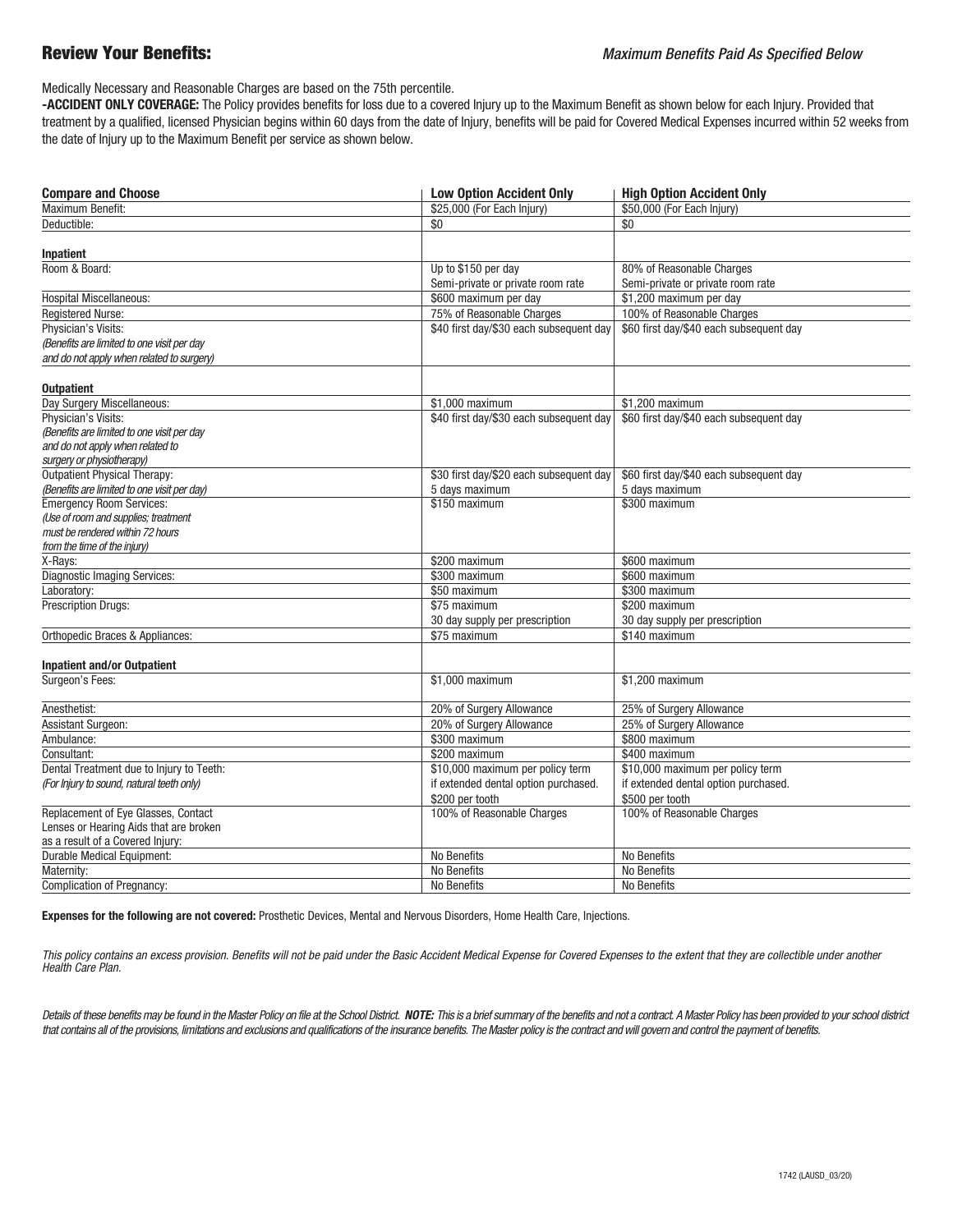#### **24-Hour Accident (Students & Employees)**

• Around-the-clock/anywhere in the world.

#### • Before, during and after school

- Weekends, vacation and all summer including summer school
- School sponsored and extracurricular sports excluding High School Football

|                         | With<br><b>Extended Dental</b> | <b>Without Extended Dental</b> |  |
|-------------------------|--------------------------------|--------------------------------|--|
| Low Option              | \$62.00                        | \$55.00                        |  |
| $\_$ High $'$<br>Option | .00<br>$\mathbf{A}$            | \$97.00                        |  |

#### **24-Hour Accident (Summer Only Coverage, Students Only)**

Summer begins on the first day after the school year ends.

Summer ends the first day of the next school year.

|                        | <b>With Extended Dental</b> | <b>Without Extended Dental</b> |  |
|------------------------|-----------------------------|--------------------------------|--|
| Low Option             | \$20.50                     | \$13.50<br>D.                  |  |
| High<br>Option<br>____ | 1.00<br>ጠብ⊣<br>აა           | \$24.00                        |  |

### **At-School Accident (Students & Employees)**

- During the regular school term, on school premises while school is in session
- Direct and uninterrupted travel to and from home and scheduled classes
- School Sponsored and supervised activities and sports excluding High School Football
- Travel to and from school sponsored and supervised activities and sports while in a school furnished or approved vehicle

|                         | With<br><b>Extended Dental</b> | <b>With</b><br>thout Extended Dental |  |
|-------------------------|--------------------------------|--------------------------------------|--|
| Low<br>Option           | . በቦ                           | .00<br>$\sim$<br>ιD                  |  |
| <b>High</b><br>$\cdots$ | \$26.00                        | 00                                   |  |

#### **Extended Dental (Accident Only)**

- Supplemental coverage extended to students with At-School, 24-Hour or Football Coverage Limited to Covered Person's policy effective dates and accident only coverage option selected
- Replaces standard dental coverage with coverage of 80% of Reasonable Charges to a maximum
- limit of \$10,000 per injury

## **High School Football**

• Play or practice of regularly scheduled football

• Consult your Athletic Department for enrollment instructions

|                    | <b>With Extended Dental</b> | <b>Without Extended Dental</b> |  |
|--------------------|-----------------------------|--------------------------------|--|
| Low Option         | \$95.00                     | \$88.00                        |  |
| <b>High Option</b> | \$168.00                    | \$161.00                       |  |

#### **Spring Only Rates**

For new players who participate in spring training and not already insured under Football Coverage.

Sports seasons are defined by your state high school athletic association.<br>With Extended Dental Withou **ded Dental Mithout Extended Dental**<br>  $\frac{$42.00}{$35.00}$ <br>  $\frac{$35.00}{$64.00}$  Low Option \$42.00 \$35.00 High Option \$71.00 \$64.00

#### **PLEASE NOTE - FOR COVERAGE PLANS LISTED ABOVE**

 **Coverage Effective Date:** A person's coverage takes effect at the later of the date his or her completed application and premium is received by the company or the effective date of the policy issued to his or her school or school district.

 **Coverage Termination Date:** Coverage ends on the earlier of the date his or her coverage has been in force for twelve months or the first day of the next school year.

All coverage ceases if the policyholder cancels the policy or when the person ceases to be eligible.

Termination of coverage for any reason will not affect a claim which occurs before coverage ends.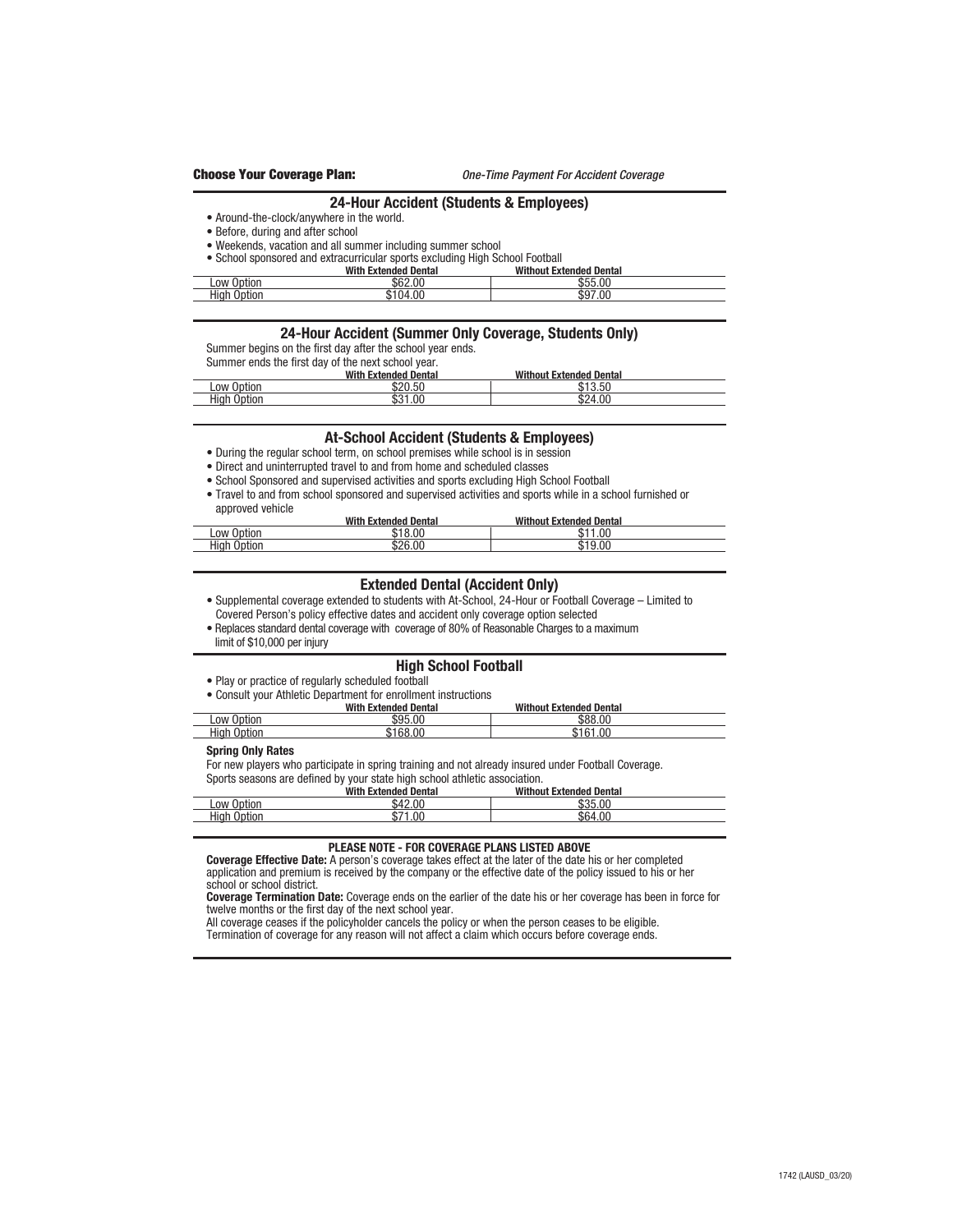# Policy Exclusions and Limitations for Accident Only Coverages

The following exclusions apply to any and all Benefits and any applicable Riders, unless otherwise specifically referenced. *We will not pay Benefits for:*

- 1. An Injury or Loss that is:
	- a. caused by war or any act of war, declared or undeclared, whether civil or international, or any substantial armed conflict between organized forces of military nature (which does not include acts of terrorism);
	- b. caused while the Insured is serving fulltime active duty (more than 31 days) in any Armed Forces;
	- c. caused by participating in a riot or violent disorder;
	- d. the result of an Insured's taking part in committing or attempting to commit a felony, or engaging in any unlawful act or illegal occupation, or committing or provoking an unlawful act;
	- e. the result of the Insured being under the influence of any drug, narcotic, intoxicant or chemical (unless prescribed by a Physician and taken according to the Physician's instructions) as defined by the law of the jurisdiction in which the Accidental Injury occurred. Conviction is not necessary for determination of being "under the influence."; or
	- f. intentionally self-inflicted, including suicide

or attempt thereof, while sane or insane.

- 2. An Injury or Loss that is the result of travel or flight (including getting in or out, on or off) in any aircraft except solely as a fare-paying passenger in a commercial aircraft, or as a passenger in a Policyholder chartered aircraft, provided such aircraft has a valid and current airworthiness certificate and is operated by a duly licensed or certified pilot, and while such aircraft is being used for the sole purpose of transportation and such travel is listed as a Covered Activity in the Schedule of Benefits.
- 3. Any Accident where the Insured is the operator and does not possess a current and valid motor vehicle operator's license (except in a Driver's Education Program).
- 4. An Accident that occurs while:
- a. participating in any hazardous activities, including the sports of snowmobile, ATV (all terrain or similar type wheeled vehicle), personal watercraft, sky diving, scuba diving, skin diving, hang gliding, cave exploration, bungee jumping, parachute jumping or mountain climbing;
- b. riding, driving, or testing a motorized vehicle used in a race or speed contest, sport,

exhibition work or test driving. Motorized Vehicle for purposes of this provision means any self-propelled vehicle or conveyance, including but not limited to automobiles, trucks, motorcycles, ATV's, snow mobiles, tractors, golf carts, motorized scooters, lawn mowers, heavy equipment used for excavating, boats, and personal watercraft. Motorized Vehicle does not include a Medically Necessary motorized wheelchair, unless such activity is specifically listed as a Covered Activity in the Schedule of Benefits.

- 5. Medical or surgical treatment, diagnostic or preventative care of any Sickness, except for treatment of pyogenic infection that results from an Accidental Injury or a bacterial infection that results from the Accidental ingestion of contaminated substances.
- 6. Any Heart or Circulatory Malfunction, whether or not known or diagnosed, except as may be otherwise covered under the Policy or unless the immediate cause of such malfunction is external trauma.

# Additional exclusions for the Accident Medical Expense Benefit and any applicable Riders:

#### *We will not pay Benefits for:*

- 1. Expenses Incurred for services or treatment rendered by a Physician, Nurse or any other Provider who is:
	- a. employed or retained by the Policyholder, or its subsidiaries or affiliates;
- b. the Insured, or the Insured's Family **Member**
- 
- 2. Expenses Incurred for charges which the Insured would not have to pay if he/she did not have insurance or for which no charge is made.
- 3. Expenses Incurred for charges which are in excess of Reasonable Charges.
- 4. That part of medical expenses payable by any automobile insurance Policy without regard to fault.
- 5. Expenses Incurred for any treatment that is

#### considered to be experimental by the American Medical Association (AMA) or the American Dental Association (ADA).

- 6. Expenses Incurred for the examination, prescription, purchase, or fitting of eyeglasses, contact lenses, or hearing aids, unless Injury has caused impairment of sight or hearing or unless repair or replacement of existing eye glasses, contact lenses or hearing aids is necessary as a result of a covered Injury.
- 7. Expenses Incurred for new, or repair or replacement of, dentures, bridges, dental implants, dental bands or braces or other dental appliances, crowns, caps, inlays or onlays, fillings or any other treatment of the teeth or gums, except as a result of Injury up to the Dental Maximum shown in the Schedule of Benefits, if

applicable.

- 8. Expenses Incurred for personal comfort or convenience items including, but not limited to, Hospital telephone charges, television rentals, or guest meals.
- 9. Expenses Incurred for or in connection with Custodial Care, unless otherwise specified in the Schedule of Benefits.
- 10. Expenses Incurred for supervision of an anesthetist.
- 11. Expenses Incurred for Durable Medical Equipment rental in excess of the purchase price.
- 12. Expenses Incurred for subsequent repairs and replacement of prosthetic devices.
- 13. Expenses Incurred for any condition covered by any Workers' Compensation Act, Occupational Disease law or similar law.

# Accidental Death & Specific Loss Benefits:

| Life                                                 | \$10,000 |
|------------------------------------------------------|----------|
| Both arms or both legs                               | \$10,000 |
| Both hands and both feet                             | \$10,000 |
| One arm and one leg                                  | \$10,000 |
| One hand and one foot                                | \$10,000 |
| Either both hands or both feet                       | \$10,000 |
| Speech and hearing in both ears                      | \$10,000 |
| The sight of both eyes                               | \$10,000 |
| The sight of one eye and either one hand or one foot | \$10,000 |
| Either one arm or one leg                            | \$7,500  |
| Either one hand or one foot                          | \$5,000  |
| Speech or hearing in both ears                       | \$5,000  |
| Sight of one eye                                     | \$5,000  |
| Hearing in one ear                                   | \$2,500  |
| Both the thumb and index finger of one hand          | \$2,500  |

The Aggregate Limit is \$500,000 and is the maximum amount payable by claims incurred for all Insureds under the Policy which are caused by any one Incident that occurs when the Policy is in force. If this limit is not sufficient to pay the total of all such Claims, then the Benefit payable to any one Insured will be determined in proportion to our total aggregate limit of liability. This Aggregate Limit of Liability applies only to Accidental Death and Specific Loss Benefits.

# Privacy Policy

We know that your privacy is important to you and we strive to protect the confidentiality of your nonpublic personal information. We do not disclose any nonpublic personal information about our customers or former customers to anyone, except as permitted or required by law. We believe we maintain appropriate physical, electronic and procedural safeguards to ensure the security of your nonpublic personal information.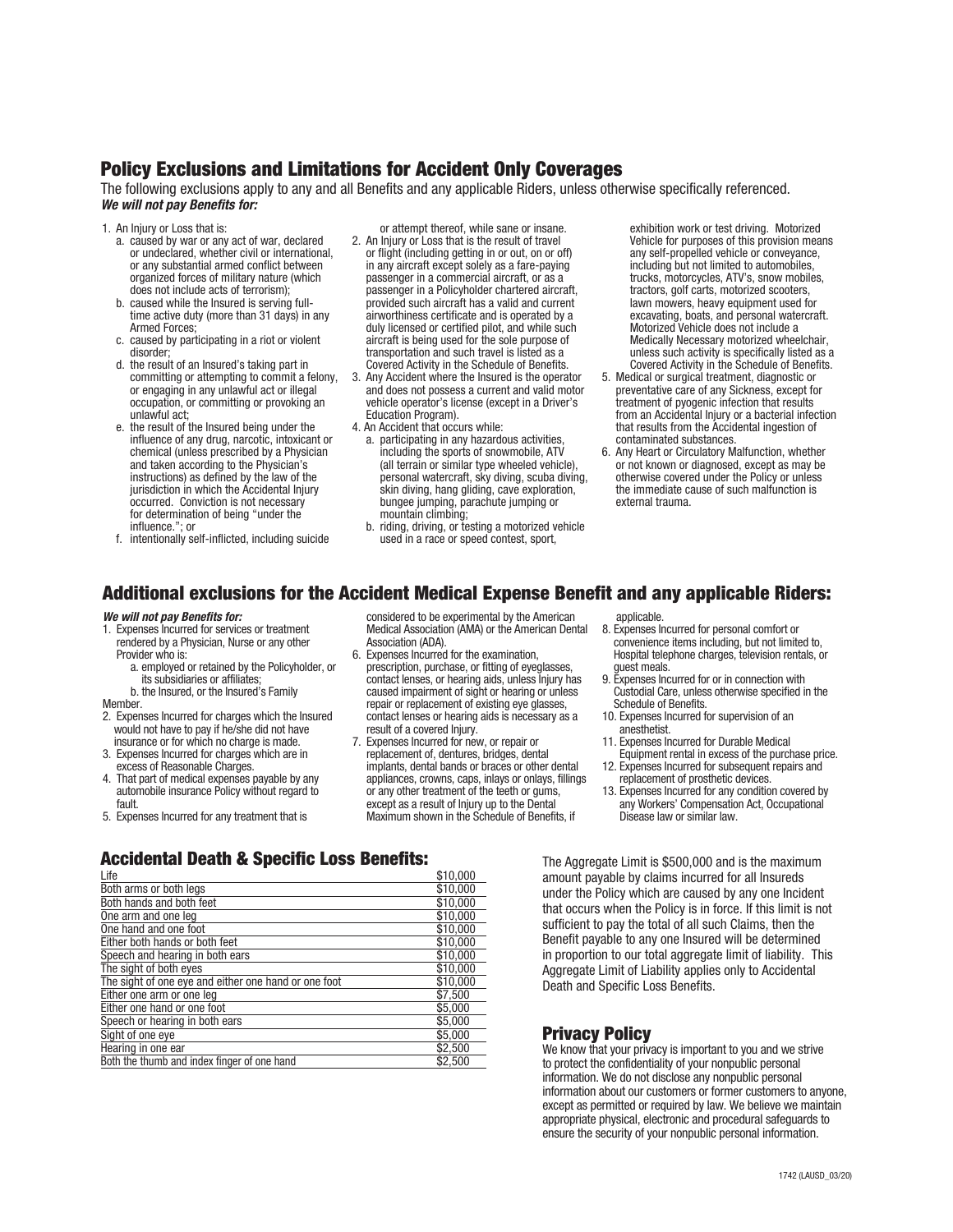# Enroll online at:

# **www.StudentInsurance-kk.com**, **or by mail**

- 1. Complete and detach the enrollment form.
- 2. Make check or money order payable to Nationwide Life Insurance Company. Do not send cash. The Company is not responsible for cash payments.
- 3. Write your child's name on your check or money order.
- 4. Insert check, credit card information or money order in the attached envelope.
- 5. Mail envelope to: K&K Insurance Group, P.O. Box 2338 Fort Wayne, IN 46801-2338
- 6. Your cancelled check, credit card billing, or money order stub will be your receipt and confirmation of payment.
- 7. Keep this brochure for future reference. Individual policies will not be sent to you.

# Facts about the Policy

- 1. WHO IS ELIGIBLE: students of the policyholder who make the required premium contribution for the coverage selected are eligible. Student status continues after graduation and between school years unless the person enrolls at a different school district.
- 2. The Master Policy on file with the school district is a nonrenewable policy.
- 3. This is a limited benefit policy.
- 4. COVERAGE EFFECTIVE DATE: A person's coverage takes effect at the later of the date his or her completed application and premium is received by the company or the effective date of the policy issued to his or her school or school district.
- 5. COVERAGE TERMINATION DATE: Coverage ends on the earlier of the date his or her coverage has been in force for twelve months or the first day of the next school year. All coverage ceases if the policyholder cancels the policy or when person ceases to be eligible. Termination of coverage for any reason will not affect a claim

which occurs before coverage ends.

- 6. LATE ENROLLMENT: Coverage may be purchased at any time during the school year. There is no premium reduction for any individual who enrolls late in the year.
- 7. CANCELLATION: Coverage under the Policy will not be cancelled, and accordingly, premiums may not be refunded after acceptance by the Company. However, a pro-rata refund of premium shall be made in the event a Covered Person enters the Military Service.
- 8. STUDENT TRANSFER: The policy continues to be in force anywhere in the world if the Covered Person should relocate prior to the expiration of coverage.

## Administered by:

K&K Insurance Group, P.O. Box 2338, Fort Wayne, IN 46801-2338

# Accident Only Definitions:

**Injury** A bodily injury which is:

- 1. directly and independently caused by specific Accidental contact with another body or object;
- 2. a source of loss that is sustained while the Insured Person is covered under this Policy and while he or she is taking part in a Covered Activity.

For all Benefits, Injury includes Heart and Circulatory Malfunction, subject to the following conditions:

- 1. Malfunction must occur before age 65 while the Insured is taking part in a Covered Activity; and
- 2. The symptom(s) of such malfunction(s) is (are) first medically treated while the Policy is in force with respect to the Insured and within 48 hours of having taken part in a Covered Activity; and
- 3. Such Insured has not, within one year prior to the date of participation in the Covered Activity, been medically diagnosed with, or received any medication for, any myocardial infarction, angina pectoris, coronary thrombosis, hypertension, heart attack, or a cerebral vascular incident.

For the Accident Medical Expense Benefit, Injury also includes repetitive motion injuries resulting from participation in a Covered Activity. Repetitive motion injuries are injuries such as, but not limited to, strains, sprains, hernias, tennis elbow, tendonitis, bursitis, and muscle tears. The repetitive motion injury must be diagnosed by a Physician and occur within 30 days of participation in a Covered Activity.

All Injuries sustained in one Accident, including all related conditions and recurrent symptoms of these Injuries will be considered as one Injury.

| Cut out card and retain for your records                                                                                                                                |  |  |  |
|-------------------------------------------------------------------------------------------------------------------------------------------------------------------------|--|--|--|
| <b>Student Insurance Card</b>                                                                                                                                           |  |  |  |
| Student's Name                                                                                                                                                          |  |  |  |
| If premium has been paid, the student whose name appears                                                                                                                |  |  |  |
| above has been insured under a Policy issued to:                                                                                                                        |  |  |  |
| School District:                                                                                                                                                        |  |  |  |
| Accident Only Coverage: □ 24-HOUR □ 24-HOUR (Summer Only Coverage)                                                                                                      |  |  |  |
| □ AT-SCHOOL □ FOOTBALL □ FOOTBALL (Spring Only) □ EXTENDED DENTAL                                                                                                       |  |  |  |
| Paid by Check # Amount Paid: Date Paid:                                                                                                                                 |  |  |  |
| Underwritten by: Nationwide Life Insurance Company<br><b>Claims Questions: K&amp;K Insurance Group, Inc.</b><br>1712 Magnavox Way . Fort Wayne, IN 46801 . 800-237-2917 |  |  |  |